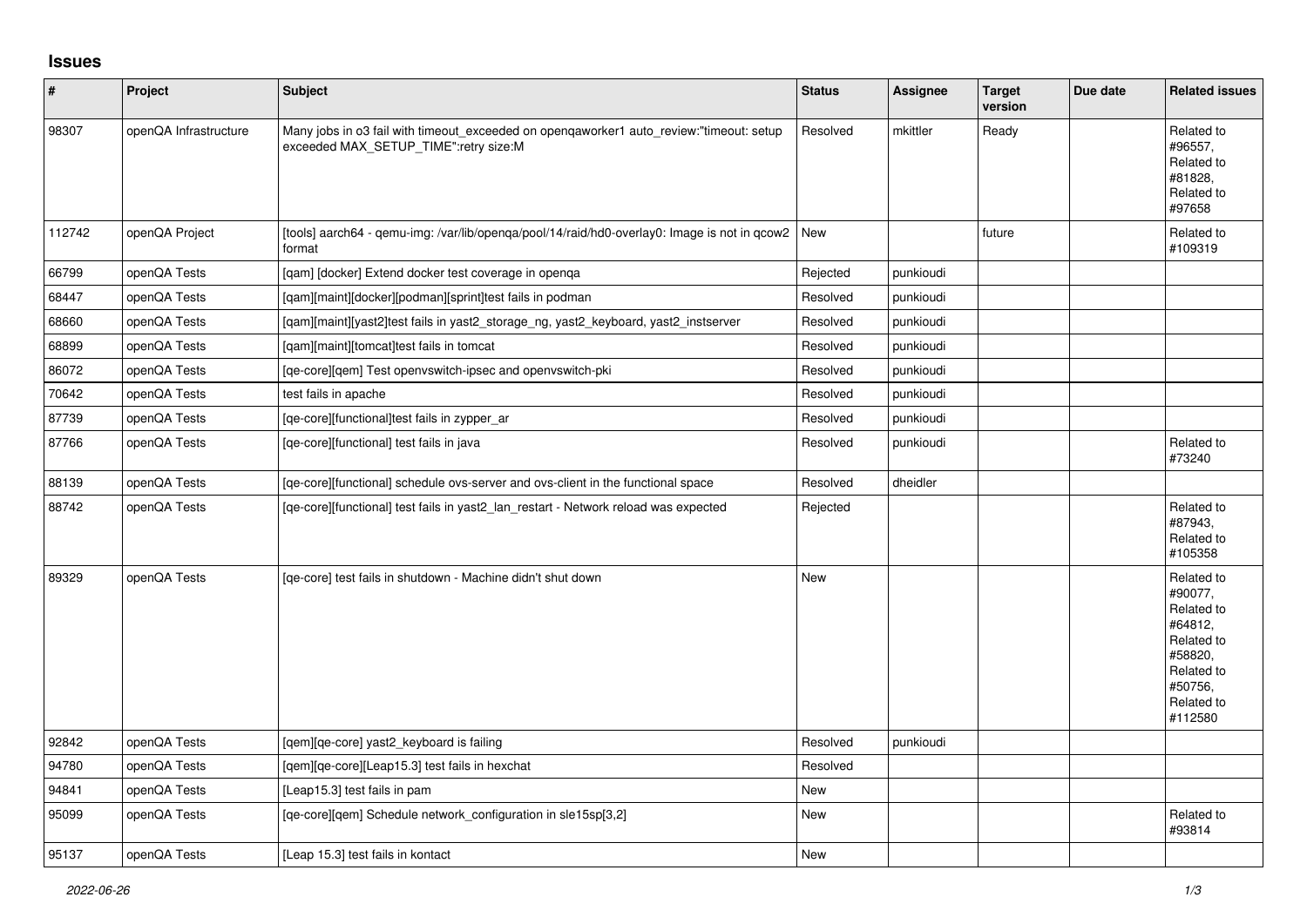| $\sharp$ | <b>Project</b> | Subject                                                                                                                                | <b>Status</b> | <b>Assignee</b> | <b>Target</b><br>version | Due date | <b>Related issues</b> |
|----------|----------------|----------------------------------------------------------------------------------------------------------------------------------------|---------------|-----------------|--------------------------|----------|-----------------------|
| 95389    | openQA Tests   | [Leap15.3][qe-core][qem][epic] test fails sporadically in updates_packagekit_gpk                                                       | Feedback      |                 |                          |          |                       |
| 95530    | openQA Tests   | [Leap15.3][qem][opensuse][kde] test fails sporadically in dolphin                                                                      | Resolved      | favogt          |                          |          |                       |
| 95733    | openQA Tests   | [Leap 15.3][qem][qe-desktop] test fails in multi_users_dm                                                                              | New           |                 |                          |          |                       |
| 95774    | openQA Tests   | [qe-core][qem] Remove soft-fail from vsftpd.pm in s390x, when the bug is solved                                                        | Blocked       |                 |                          |          | Related to<br>#93270  |
| 96569    | openQA Tests   | [leap 15.3][qe-yast] test fails in logpackages                                                                                         | Resolved      |                 |                          |          |                       |
| 97286    | openQA Tests   | [opensuse][leap] test fails in updates packagekit gpk                                                                                  | New           |                 |                          |          |                       |
| 101587   | openQA Tests   | [Leap15.3][qe-core] - test fails in grub_test                                                                                          | Resolved      | punkioudi       |                          |          |                       |
| 101596   | openQA Tests   | [Leap15.3] [qe-core] test fails in ghostscript                                                                                         | Resolved      | punkioudi       |                          |          |                       |
| 102080   | openQA Tests   | [Leap15.3] test fails in validate lvm                                                                                                  | Resolved      | punkioudi       |                          |          |                       |
| 102098   | openQA Tests   | [qe-core][Leap15.3] test fails in mariadb srv                                                                                          | Resolved      |                 |                          |          |                       |
| 102104   | openQA Tests   | [qe-core][Leap15.3] test fails in orphaned_packages_check                                                                              | Resolved      |                 |                          |          |                       |
| 104959   | openQA Tests   | [qe-core][to be refined] fix minimal tests in Functional                                                                               | New           |                 |                          |          |                       |
| 107233   | openQA Tests   | [leap 15.3] [qe-core] test fails in ooffice                                                                                            | Resolved      | apappas         |                          |          |                       |
| 107236   | openQA Tests   | [leap 15.3] [qe-core] test fails in oomath                                                                                             | Resolved      | punkioudi       |                          |          |                       |
| 108275   | openQA Tests   | [qe-core][leap] test fails in test_results - new functionality of quitting the pop-up guiding<br>window                                | Resolved      | punkioudi       |                          |          |                       |
| 109175   | openQA Tests   | [ge-core] test fails in dns srv - cannot resolve localhost                                                                             | New           |                 |                          |          |                       |
| 109178   | openQA Tests   | [qe-core] test fails in dns_srv - cannot resolve localhost                                                                             | Resolved      | punkioudi       |                          |          |                       |
| 110382   | openQA Tests   | [qe-core] test fails in libqt5_qtbase in aarch64 - dialog pop-up takes more time to appear                                             | New           |                 |                          |          |                       |
| 112682   | openQA Tests   | [qe-sap] test fails in Sysctl - sysctl: cannot stat<br>/proc/sys/kernel/unprivileged_userns_apparmor_policy: No such file or directory | <b>New</b>    | rbranco         |                          |          |                       |
| 68788    | openQA Tests   | [qe-core][qem][maint][firefox]test fails in firefox                                                                                    | Resolved      | dzedro          | QE-Core:<br>Ready        |          |                       |
| 93814    | openQA Tests   | [qe-core][qem] Schedule network_hostname in maintenance runs                                                                           | Resolved      | punkioudi       | QE-Core:<br>Ready        |          | Related to<br>#95099  |
| 86075    | openQA Tests   | [qe-core][qem] Test openvswitch-vtep                                                                                                   | Resolved      | punkioudi       | QE-Core:<br>Ready        |          |                       |
| 93264    | openQA Tests   | [qe-core][qem] Add journald_fss, openvswitch_ssl, vsftpd tests to QEM                                                                  | Resolved      | punkioudi       | QE-Core:<br>Ready        |          |                       |
| 93270    | openQA Tests   | [qe-core][qem] Schedule vsftpd in s390x runs                                                                                           | Resolved      | punkioudi       | QE-Core:<br>Ready        |          | Related to<br>#95774  |
| 94810    | openQA Tests   | [Leap15.3][gem][ge-core] test fails in gam zypper patch                                                                                | Resolved      | punkioudi       | QE-Core:<br>Ready        |          |                       |
| 94859    | openQA Tests   | [Leap15.3] test fails in zypper_ar                                                                                                     | Resolved      | punkioudi       | QE-Core:<br>Ready        |          |                       |